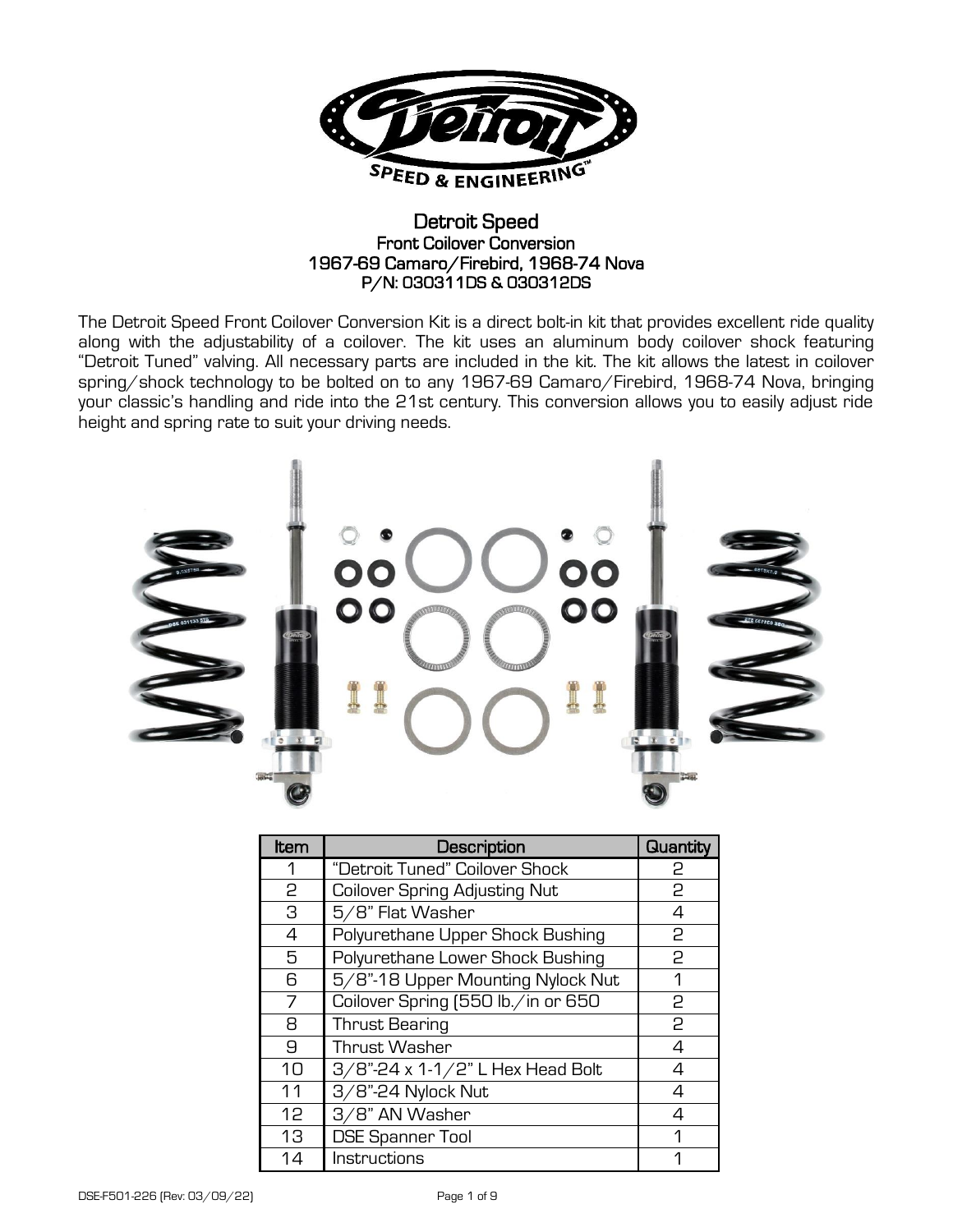| <b>Fastener Torque Specifications</b> |                  |  |  |
|---------------------------------------|------------------|--|--|
| Application                           | Torque (ft-lbs.) |  |  |
| Coilover Shock Mounting Bolts         | 35 ft lbs.       |  |  |
| Upper Ball Joint                      | $50$ ft. lbs     |  |  |

- 1. Chock the rear wheels and loosen the front lug nuts. Raise and support the front of the vehicle with jack stands under the frame. Remove the front wheels. Disconnect the front sway bar from the lower control arm.
- 2. Remove the existing shock from the vehicle. Remove the brake caliper and support it out of the way. Remove the brake rotor.
- 3. Support the lower control arm with a floor jack and separate the upper ball joint from the spindle. CAUTION: The coil springs are under tension. The proper spring compressor must be used. It is not necessary to separate the lower ball joint from the spindle. Remove the factory coil springs.
- 4. Assemble the coilover shock for installation in the vehicle. The coilover adjuster nut must be threaded all of the way to the bottom of the threads. Install a thrust washer followed by the roller bearing and then another thrust washer. Slide the black flat washer over the threaded portion of the shock along with the lower polyurethane shock bushing (Figure 1).



5. If using Detroit Speed, factory or other aftermarket lower control arms, you will need to enlarge the original shock mounting holes to 3/8" holes. The DSE lower control arms have a 5/16"-18 weld nut that will need to be drilled out as shown in Figure 2 and 3 on the next page.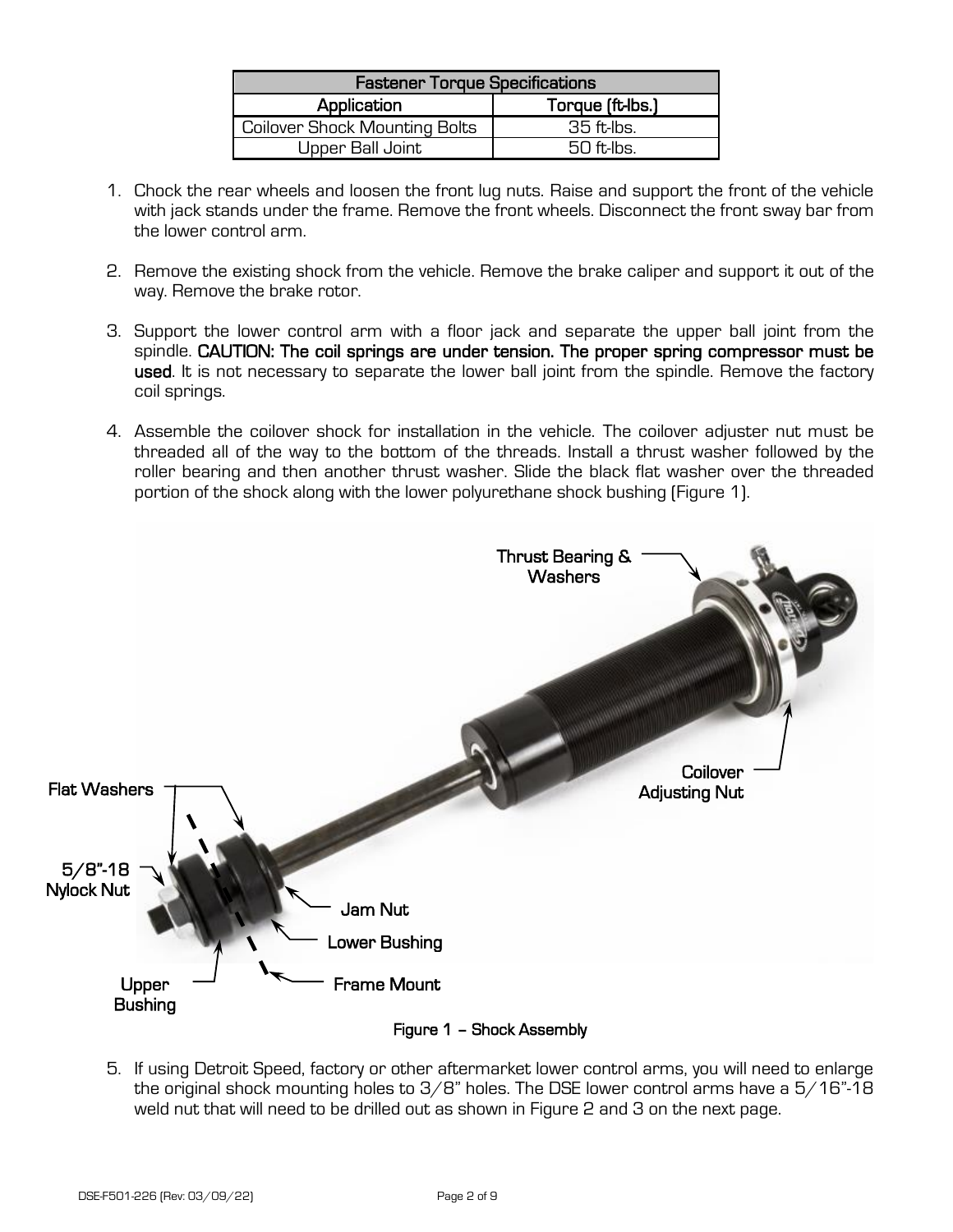

Figure 2 - 5/16"-18 Weld Nut Figure 3 - 3/8" Thru Hole

6. It will be necessary to enlarge the stock shock pass through in the frame to accept the coilover shock and spring. This modification can be seen in Figures 4 and 5 below. Looking up from the bottom side of the frame rail, the material inside the circle drawn in Figure 4 is the section that needs to be removed. Figure 5 shows the modified shock pass through.





Figure 4 - Stock Shock Pass Through Figure 5 - Modified Shock Pass Through

7. Before installation of the coilover shock, the hole size in the frame for the upper coilover shock mount must be opened up to 1" for the lower shock bushing. This can be done using a 1" drill bit or a Uni-Bit. NOTE: Use a grinding disc to make sure there are no sharp edges after opening up the upper shock mount hole. Failure to do this would result in the shock bushings to not seat properly (Figure 6).



Figure 6 – Remove Sharp Edges/Burrs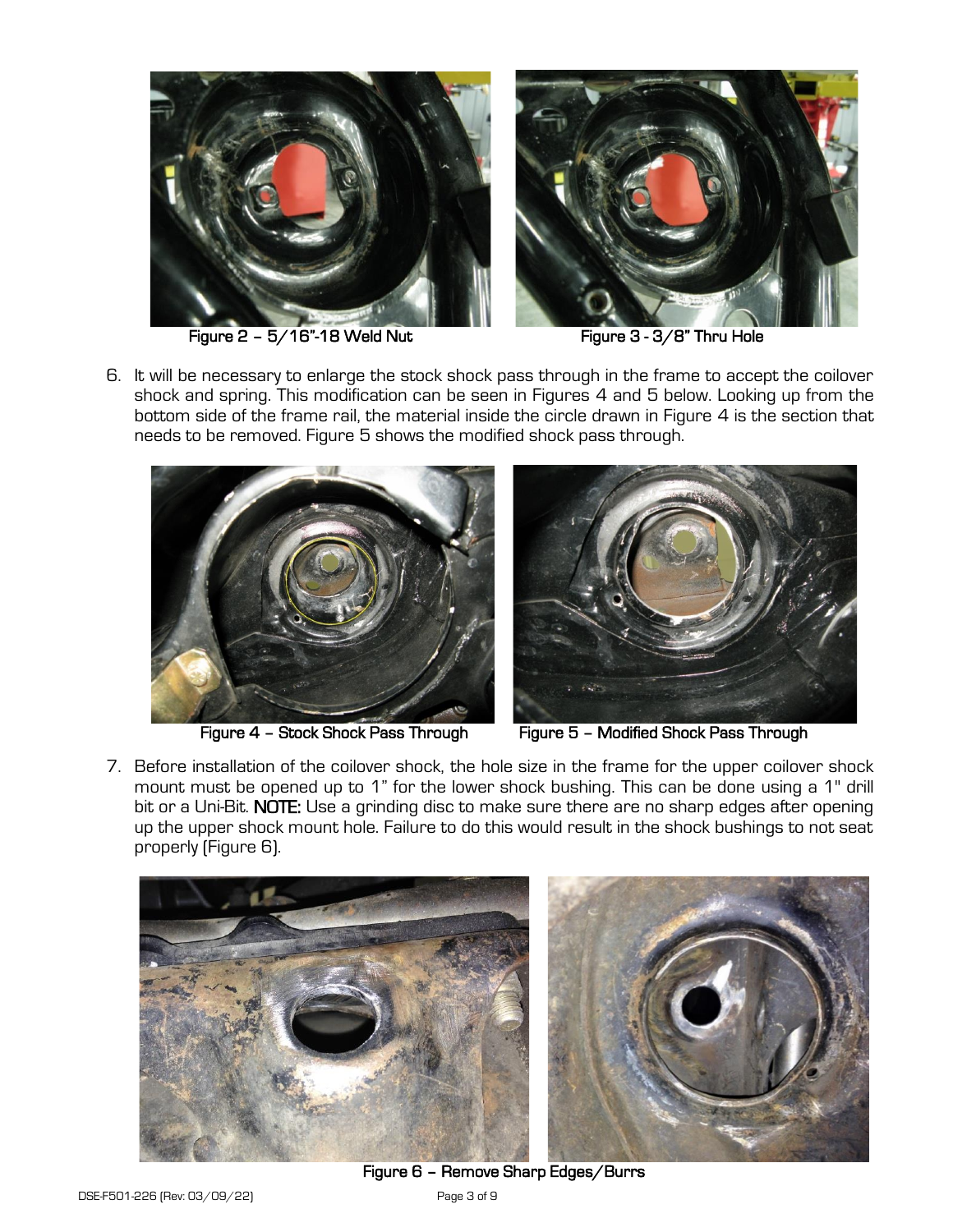8. Slide the spring over the coilover shock. Place the shock assembly in the vehicle by angling the shock inward at the top and locating the spring in the upper locating ring in the frame. Turn the spring if necessary to locate the spring into the frame. Make sure the stem of the lower bushing passes through the upper shock mount in the frame (Figure 7).



Figure 7 – Lower Shock Bushing

- 9. Slide the upper shock bushing over the threaded shaft on the shock followed by the black flat washer. NOTE: You may need to radius the inboard bottom corner of the upper shock bushing. It can fit tight against the upper control arm gusset keeping the shock bushing from sitting flat against the upper shock mount. Start the  $5/8$ "-18 Nylock Nut a few threads to hold the shock in place. Do not tighten at this time.
- 10. Insert the provided  $3/8$ "-24 x 1-1/2" L hex head bolts through the lower shock tie bar. Raise the lower control arm to install the bolts through the lower control arm. NOTE: The shock tie bar sits on top of the lower control arm. Thread the 3/8"-24 Nylock nuts onto the bolts along with the 3/8" AN Washers. Torque the nuts to 35 ft-lbs.
- 11.Raise the lower control arm. Insert upper ball joint into the spindle. Using the original hardware, install the castle nut onto the upper ball joint and torque to 50 ft-lbs. If necessary, tighten further in order to insert the cotter pin. Make sure to bend the cotter pin after sliding it through the ball joint to make sure it does not slide out of the ball joint.
- 12. Tighten the  $5/8$ "-18 Nylock Nut. To tighten, hold the hex portion of the shaft with a  $1/2$ " box end wrench. CAUTION: When tightening the 5/8"-18 Nylock Nut, failure to hold the shaft from turning too many times while under pressure can cause the inner shaft nut to loosen and fall off. This would result in sending the shocks back to be repaired at the customer's expense.
- 13.Tighten the nut until the upper shock bushing starts to compress and turn the nut one additional turn. NOTE: Do not over tighten the Nylock nut.
- 14.Repeat steps 2 through 13 for the opposite side of the vehicle.
- 15.Re-install the brakes as well as the sway bar. Install the wheels and tires. With the vehicle on the ground, follow step 16 below to adjust the vehicle to the desired ride height.
- 16.Setting the Vehicle Ride Height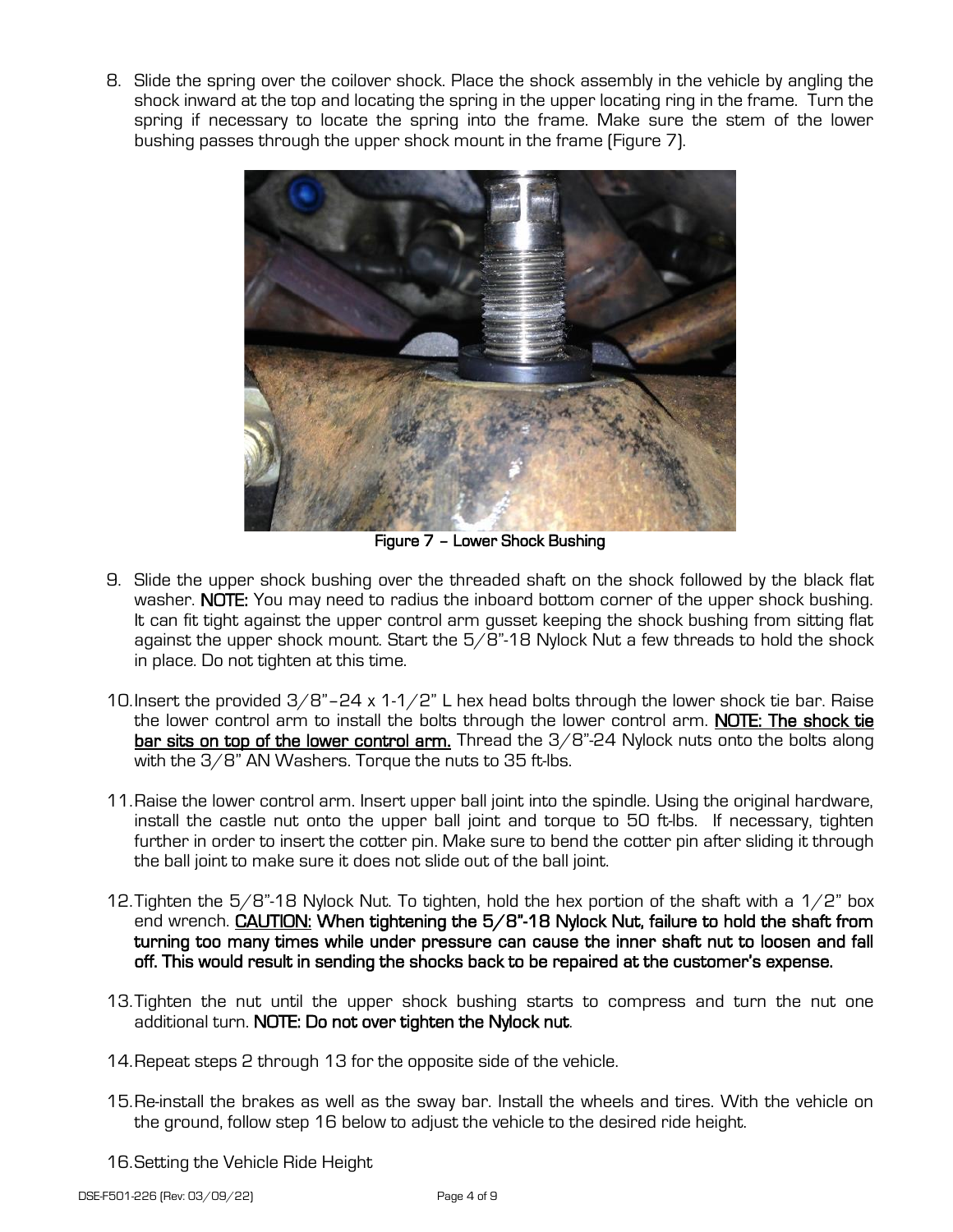# WARNING: DO NOT ADJUST THE COILOVER ADJUSTING NUT WITHOUT THE VEHICLE RAISED OFF THE GROUND TO REMOVE THE WEIGHT OFF THE COILOVER SHOCKS. FAILURE TO FOLLOW THIS PROCEDURE WILL RESULT IN DAMAGED THREADS ON THE SHOCK BODY THAT CANNOT BE WARRANTIED.

- a. With the vehicle assembled with all components installed, adjust the vehicle ride height. Before adjusting the ride height, DSE recommends cleaning the threads of the shock. Once the threads are clean, DSE recommends applying dry bicycle chain lube to the threads of the shock body before adjusting the spanner nut and compressing the coilover spring. Allow the chain lube to dry before adjusting the spanner nut. If you have the non-adjustable shocks, the spanner nut has a soft tip set screw that will need to be tightened before the vehicle is driven. NOTE: If the installer is not the owner/driver of the vehicle, make sure the owner is aware of this procedure.
- b. Detroit Speed does include a spanner tool (P/N: 031060DS) to adjust ride height however if you have the adjustable coilover shocks, DSE does offer an adjustment tool available as P/N: 031061DS if needed. A photo can be seen in Figure 8.



Figure 8 – Detroit Speed Spanner & Adjustment Tool

- 17. Once the car is adjusted to the desired ride height, have an alignment by a professional alignment shop performed at this point.
- 18. The installation of the coilover conversion with Non-Adjustable Shocks is now complete.

### Detroit Speed Non-Adjustable Shocks



#### Figure 9 – Detroit Speed Non-Adjustable Shock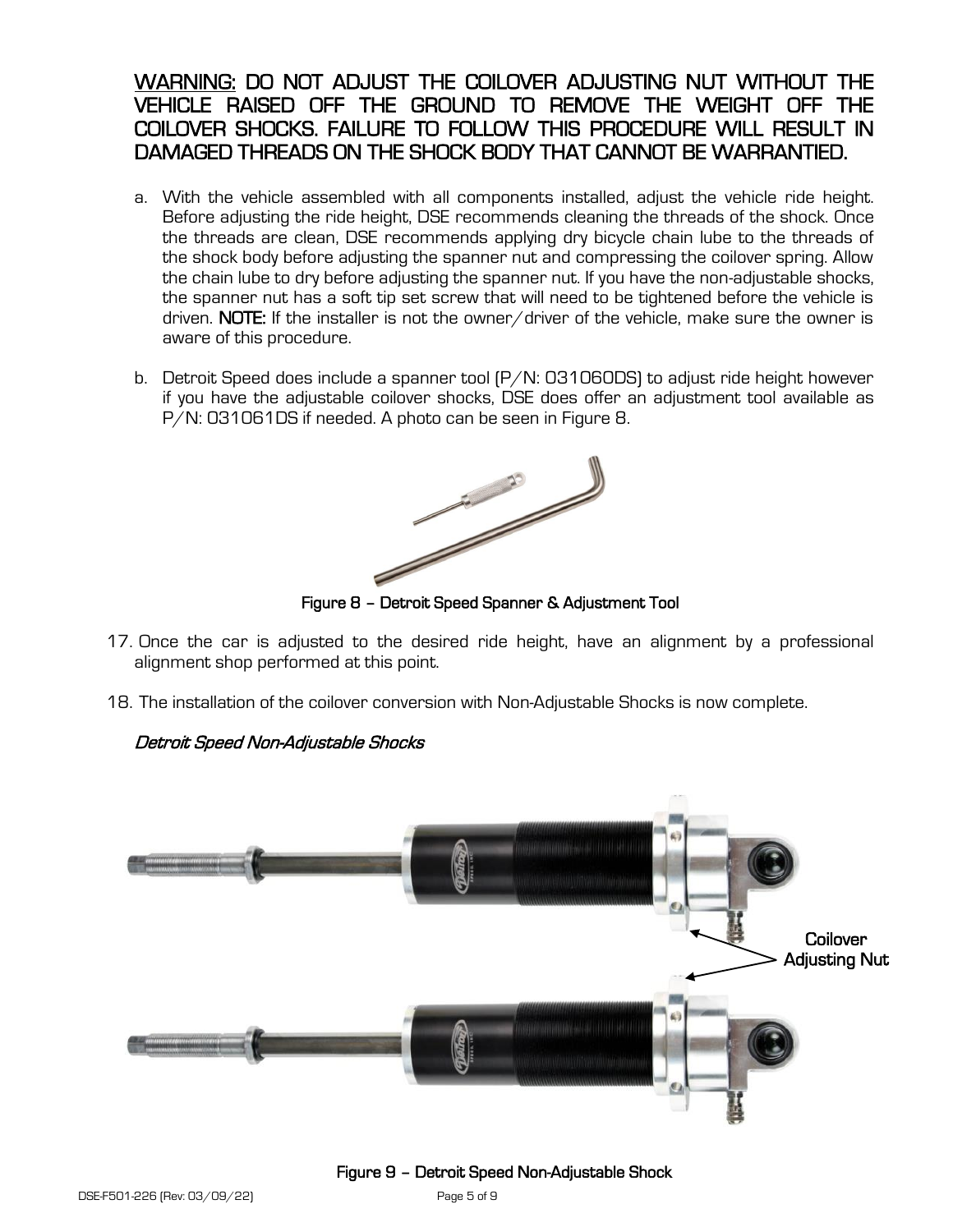19. If the Single Adjustable, Double Adjustable or the Double Adjustable Remote Canister Coilovers were purchased as an upgrade, refer to the following information for adjustment procedures.

#### Detroit Speed Single Adjustable Shocks

To change from the recommended "Detroit Tuned" valving, adjustments can be made independently to the rebound setting. The rebound is controlled by the sweeper at the upper shock mount (Shock is mounted body side down). The sweeper rotates clockwise (+) to increase the damping and counterclockwise (-) to decrease the damping. Refer to Figure 10a.



Figure 10a – Detroit Speed Single Adjustable Shock

To return to the Detroit Speed recommended settings, turn the sweeper clockwise (+) to full damping. Once at full damping, turn counterclockwise (-) to reach the recommended settings. Refer to Figure 10b for the rebound settings.



 Adjuster Operation Low-Speed Adjuster OPEN + (Stiffer) - (Softer)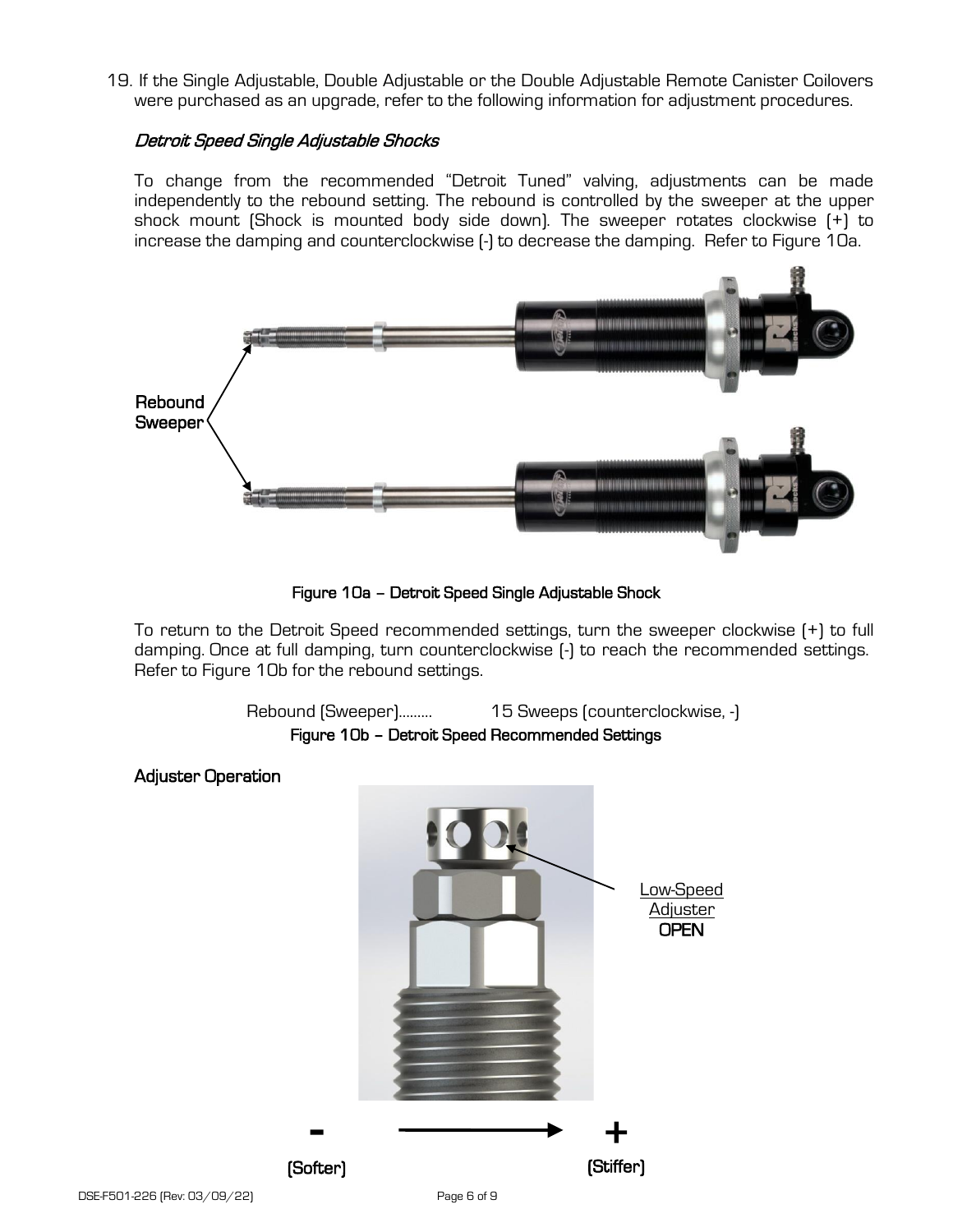### • Adjuster (60-64 Sweeps)

The low-speed adjuster is a "clicker" style adjuster meaning that its adjustment is measured by detents located inside the shaft. There are 16 sweeps per one revolution of the sweeper. It uses a right-hand thread in its operation which means as you increase low-speed, the adjuster will move up on the eyelet. The recommended change for an adjustment is 8 sweeps at a time. The low-speed adjuster's reference position is full stiff (closed, or all the way up) and referred to  $-0$  ( $-0$  = full stiff,  $-64$  = full soft).

### • Tuning Notes

- o Racetrack
	- For more grip, soften the damping.
	- For increased platform control, stiffen the damping.
- o Street
- For a more comfortable ride, soften the damping

#### Detroit Speed Double Adjustable Shocks

To change from the recommended "Detroit Tuned" valving, adjustments can be made independently to both the high and low speed settings. The rebound is controlled by the sweepers at the upper shock mount. The sweepers rotate clockwise (+) to increase the damping and counterclockwise (-) to decrease the damping. The sweepers can be seen in Figure 11a.



Figure 11a – Detroit Speed Double Adjustable Shock

When adjusting the low speed rebound start at full  $[+]$  position, when adjusting the high speed rebound start at full (-) position. To return to the Detroit Speed recommended settings turn the sweeper clockwise (+) to full damping for the low speed setting, and counterclockwise (-) to full damping for the high speed setting. Once at full damping, turn counterclockwise (-) for the low speed setting and clockwise (+) for the high speed setting to reach the recommended settings. Refer to Figure 11b for recommended settings.

Low Speed Rebound (Sweeper)……… High Speed Rebound [Sweeper]……… 15 sweeps (counterclockwise)(-) 4 sweeps (clockwise)(+)

#### Figure 11b – Detroit Speed Recommended Settings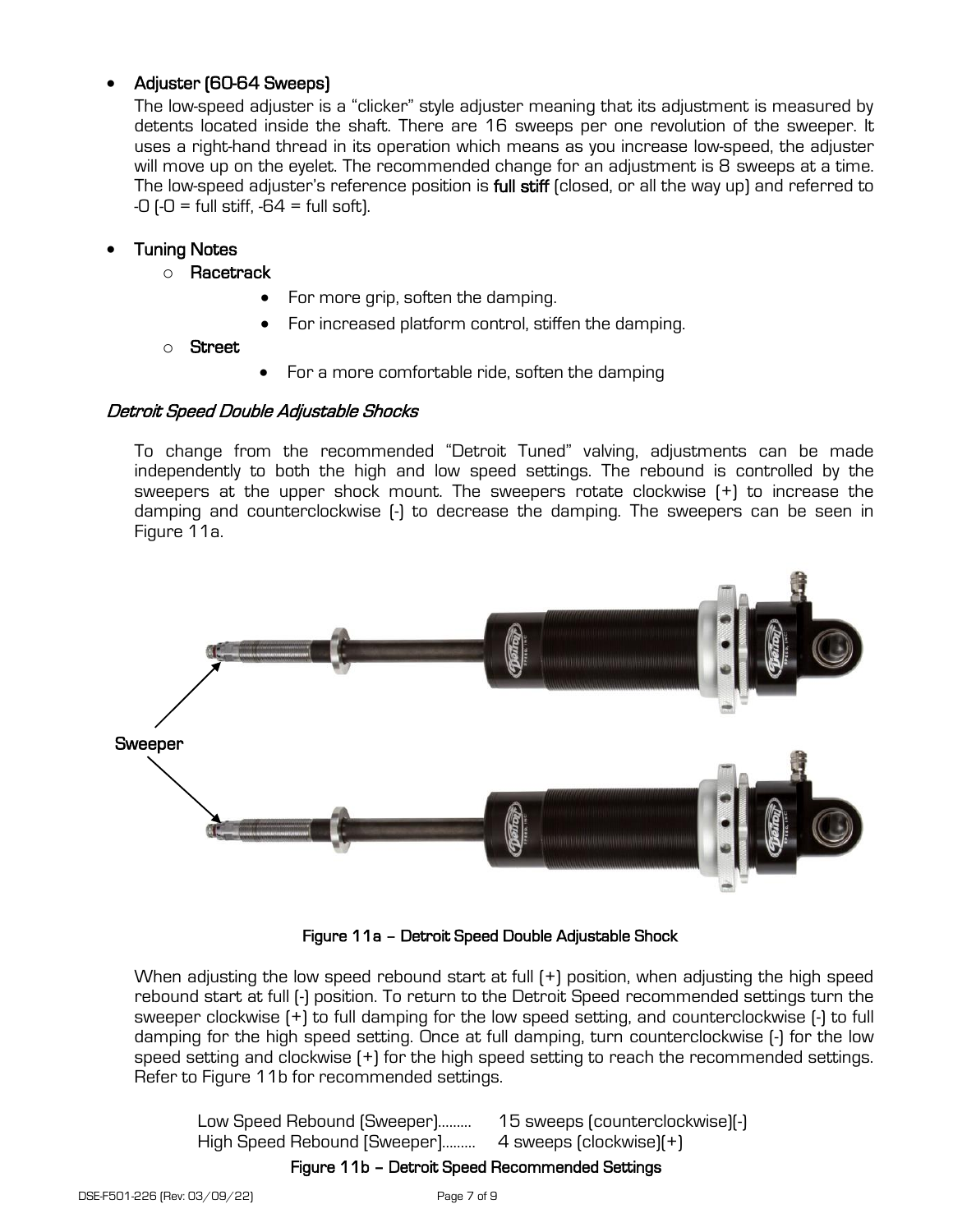#### Detroit Speed Double Adjustable Shocks w/Remote Canisters

To change from the recommended "Detroit Tuned" valving, adjustments can be made independently to both the high and low speed settings. The rebound is controlled by the sweepers at the upper shock mount. The sweepers rotate clockwise (+) to increase the damping and counterclockwise (-) to decrease the damping. Refer to Figure 12a.



Figure 12a – Detroit Speed Double Adjustable Shock w/Remote Canister

When adjusting the low speed rebound start at full (+) position, when adjusting the high speed rebound start at full (-) position. To return to the Detroit Speed recommended settings turn the sweeper clockwise (+) to full damping for the low speed setting, and counterclockwise (-) to full damping for the high speed setting. Once at full damping, turn counterclockwise (-) for the low speed setting and clockwise (+) for the high speed setting to reach the recommended settings. Refer to Figure 12b for recommended settings.

Low Speed Rebound (Sweeper)……… 15 sweeps (counterclockwise)(-) High Speed Rebound [Sweeper]……… 4 sweeps (clockwise)(+) Figure 12b – Recommended Settings for Detroit Speed Double Adjustable Shocks